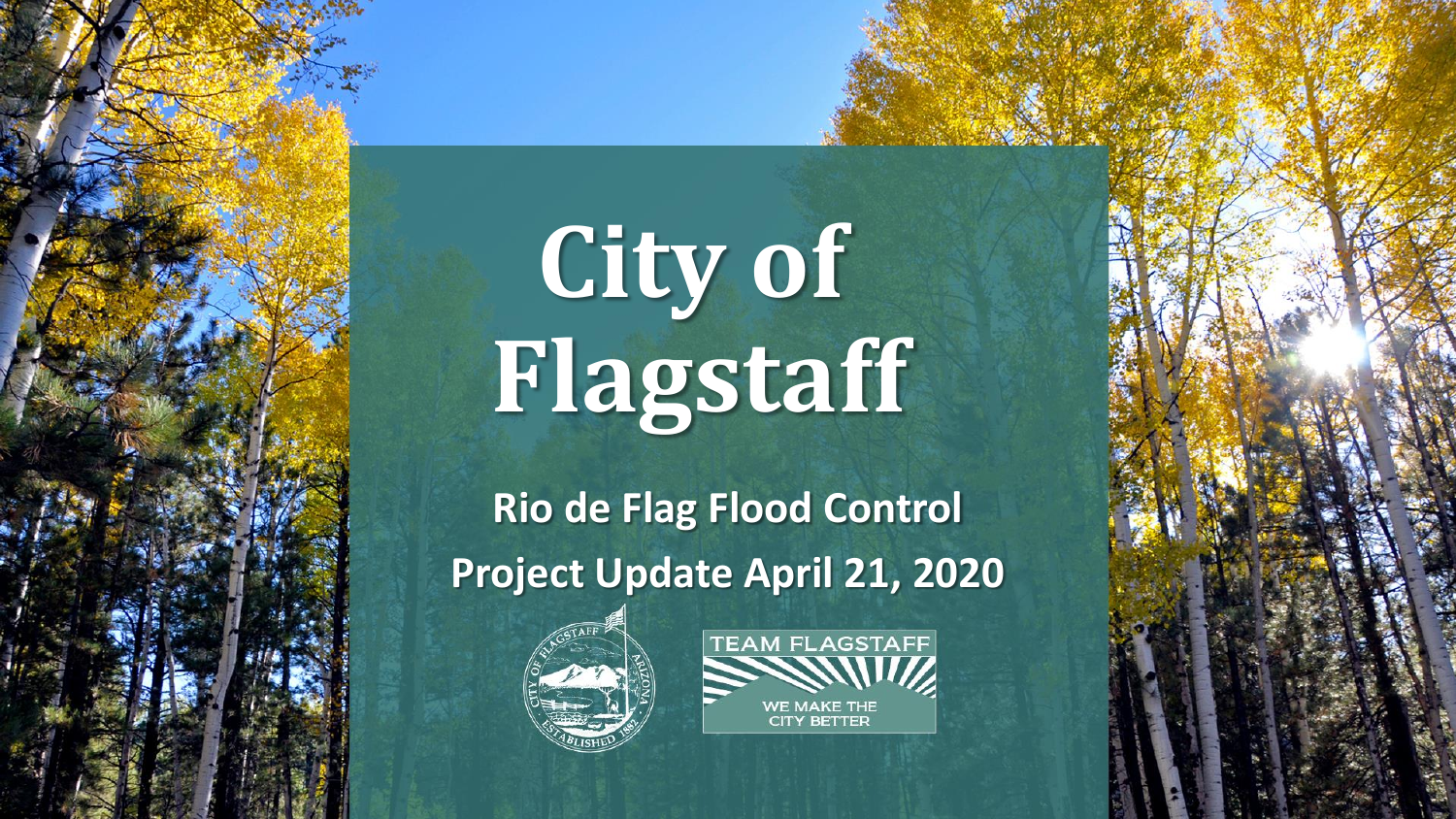

# **Project Update**



- •**USACE**
- **Project Design**
- **Real Estate**
- **Environmental**
- **BNSF**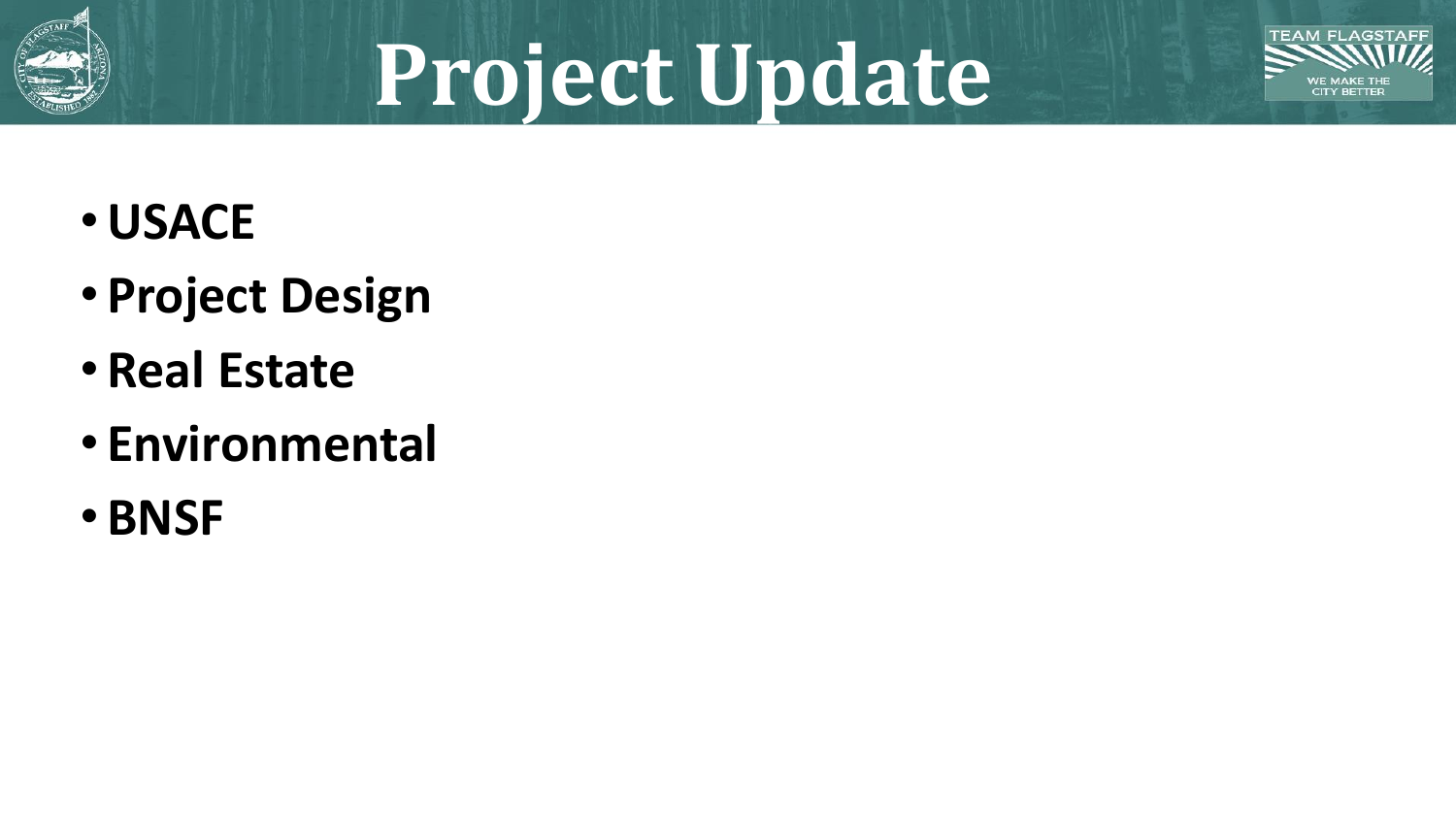





- **Federal FY 20 Work Plan Funding**, \$52M
- **Project Construction**
	- Phase I Lower and Clay Wash
	- Phase II Upper
- **Agency Technical Review of Project Plans**
	- May 2020
- **Advertise Phase I July 2020**
- **Award Phase I Contract**  September 2020
- **Debrief with Army Corps of Engineers**
	- Team discussion regarding Project coordination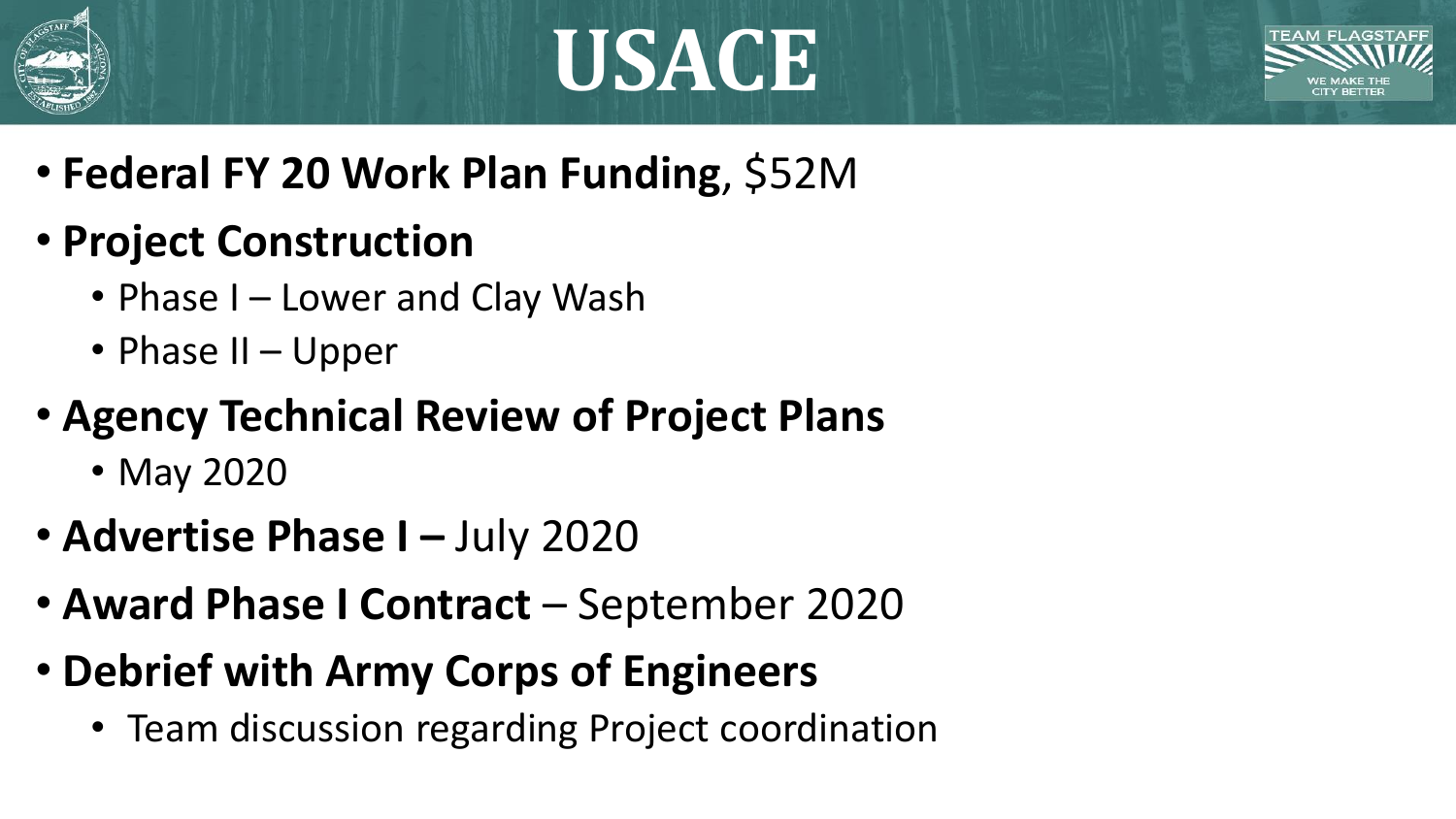

# **Project Design**



### • **City Council consideration of Change Order No. 13**

- March 17, 2020 approval
- City's Design Consultant progressing on the work tasks

### • **USACE and their Design Consultant**

- Comments from the November 2019 submittal returned, April 16, 2020
- Next submittal (Third) **May** for City review
- **City to complete the Utility Relocations, finalize the Storm Sewer Design and Street Reconstruction Plans**
	- Working with City's Design Consultant
	- Coordinating with USACE and their Design Consultant
- **USACE schedule for Completion of Design,** Summer 2020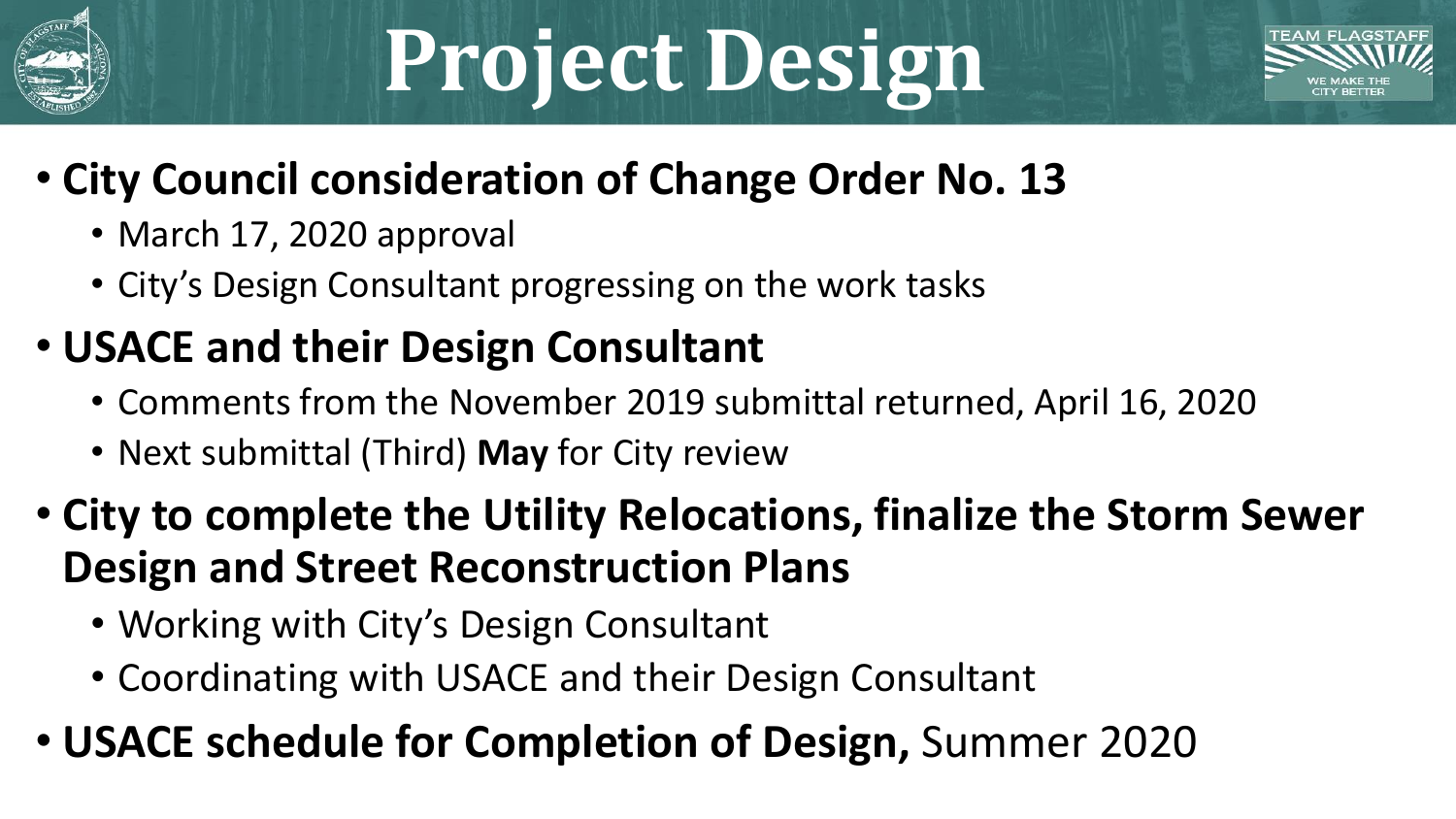

## **Real Estate**



### • **Legal Descriptions for Affected Properties**

- Finalization of documents for Lower and Clay Wash
- Project team has worked to minimized Legal Descriptions
- **Appraisals** 
	- Appraisals ordered as legal descriptions completed
	- BNSF and commercial properties submitted to USACE
	- City leased properties have been requested
	- Army Corps of Engineers needs to review all appraisals First batch submitted on April 6<sup>th</sup>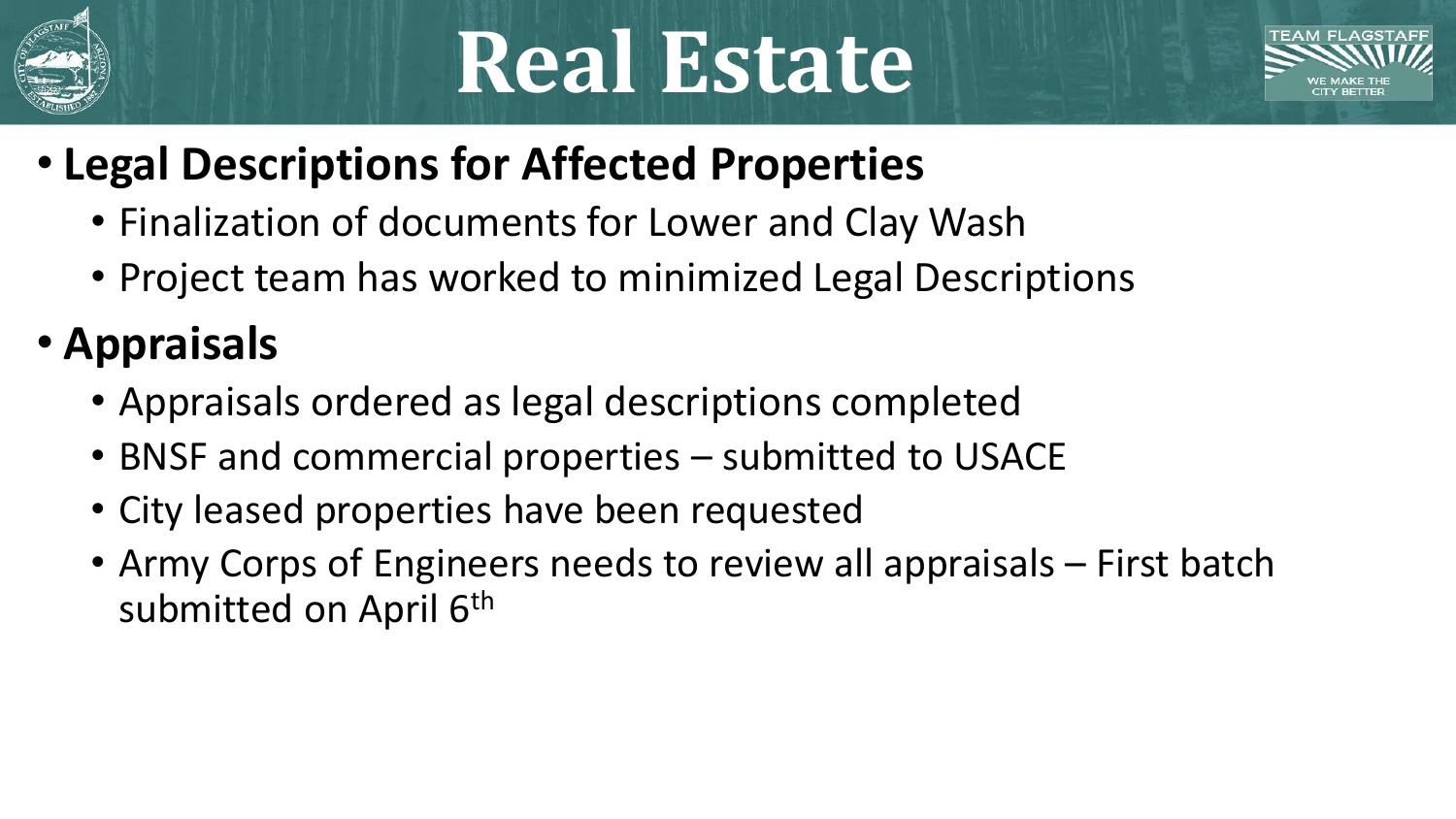

### **Environmental**



### • **BNSF has Permitted Access**

- Testing and investigation has been completed
- Revised permitting for final remediation

### • **Revision to Phase I Documents**

• Lower and Clay Wash – Phase I

#### • **Environmental Health and Safety Plan Development**

- Consultant submitted Environmental report
- Continuing the development of the Work Plan

### • **Army Corps of Engineers Certification**

• Coordination with Army Corps of Engineers